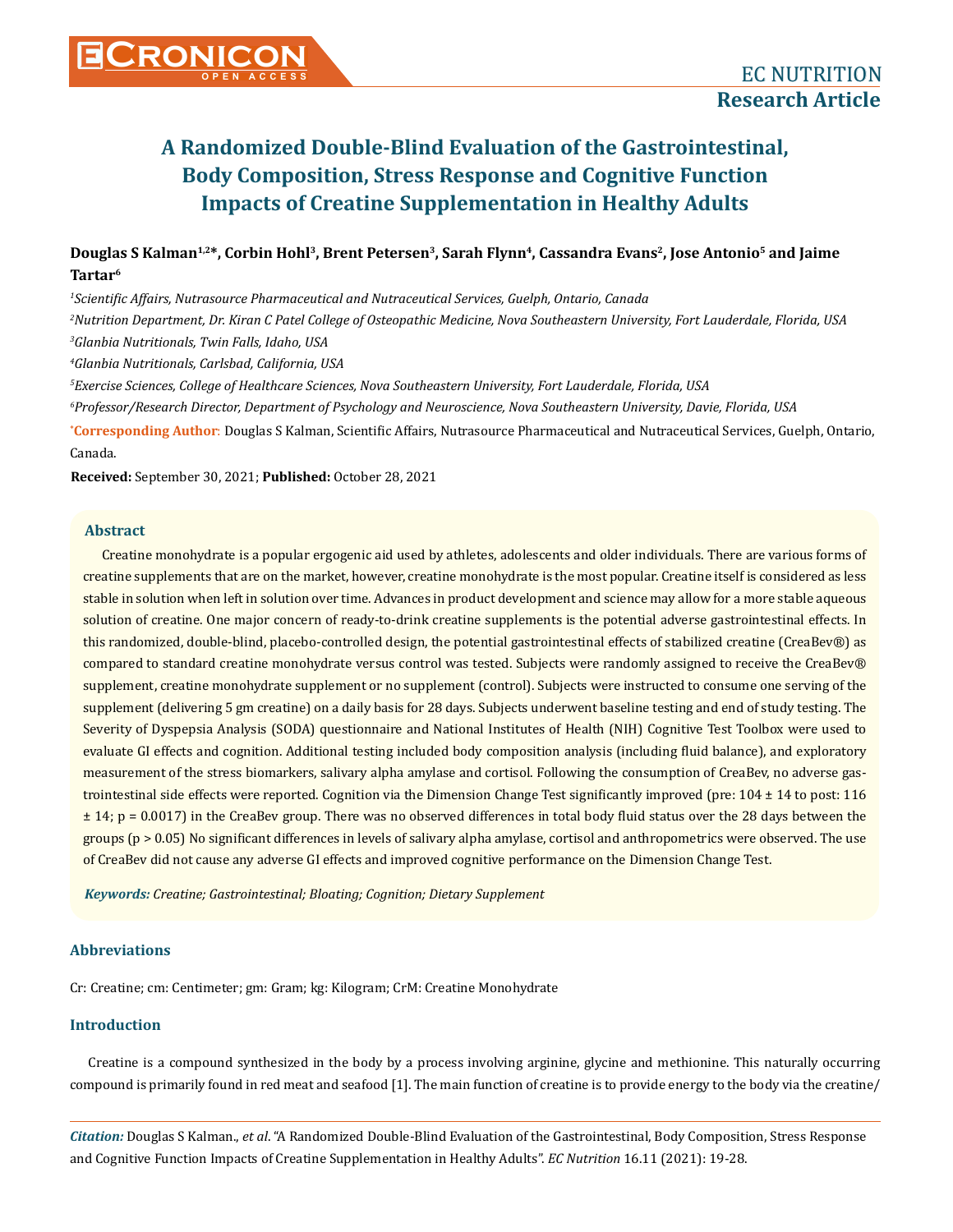phosphorylcreatine system [1,2]. The highest levels of creatine are found in skeletal muscle and the heart [1] and much smaller amounts are stored in the brain [3,4]. Creatine containing products are among the more popular supplements used due to the potential ergogenic effects [2].

According to the International Society of Sports Nutrition's position paper, creatine is a safe and effective nutritional ergogenic aid [2]. The use of creatine supplementation is not limited to professional athletes. Recreational athletes, collegiate athletes and older adults supplement with creatine to improve performance and gain lean body mass [2]. Studies demonstrate that creatine improves performance on short-duration, muscular power, endurance and strength exercises [2,5]. The evidence suggests co-ingesting creatine and carbohydrate aids in recovery from intense exercise [2]. Numerous studies found that regular supplementation with creatine lowers the incidence of injury as well as aids in injury recovery [2,6,7]. Traditionally, a loading phase was recommended for creatine dosing; however, consuming 3 – 5 g/day of creatine can increase muscle creatine stores [2].

Creatine monohydrate, a commercially available form, is the most studied creatine supplement. Creatine monohydrate has a higher creatine content compared to other forms of creatine such as creatine malate or creatine citrate [2,8]. Powdered forms of creatine monohydrate are very stable and resistant to degradation [2,9,10]. In the solid state, creatine monohydrate is stable for as long as 2 years [9]. Conversely, creatine monohydrate has a rather low solubility in water. Unless the drink is consumed immediately, mixing creatine with a liquid is not ideal. Degradation occurs quickly and aqueous creatine can be broken down to the nonactive metabolite, creatinine [9,10]. Storing liquid creatine monohydrate solutions at a lower temperature is one way to lessen the breakdown [2,8]. However, this is not a feasible or cost-effective solution for some supplement companies. Altering the pH of a solution can influence the stability. Highly acidic solutions (< 2.5) or basic solutions decrease the likelihood of intramolecular cyclization, thus reducing the breakdown of creatine [2,8]. Developing a shelf-stable creatine ready to drink (RTD) beverage would be beneficial to athletes due to convenience and the potential to be easily absorbed into the blood stream.

Potential adverse reaction or side effects of supplements can be concerning for athletes. There are reports of gastrointestinal issues as following creatine ingestion [11-14]. The most common gastrointestinal issues are cramping, vomiting and diarrhea [11,14]. There is not sufficient evidence to conclusively confirm creatine-induced GI issues. Therefore, creatine is considered an effective supplement for performance with few adverse side effects [2,14]. The ergogenic effects of creatine have been well established. Research demonstrates the ability of creatine monohydrate to enhance performance, strength and training adaptations [2,11,15].

Additionally, creatine monohydrate supplementation boosts energy availability to neurons and increases creatine levels in the brain [4]. Rae., *et al.* showed that working memory and measures of intelligence improved following 6-weeks of oral creatine supplementation [16]. McMorris., *et al.* found that creatine monohydrate supplementation enhanced cognitive function in healthy elderly subjects [17]. In a second study by McMorris., *et al.* found that 20 g/day of creatine monohydrate improved executive functioning [18]. These studies demonstrate support the use of creatine monohydrate supplementation to aid in cognitive performance.

## **Purpose of the Study**

The purpose of this study was to evaluate potential GI effects of stabilized creatine (CreaBev®) as compared to creatine monohydrate (CM) and effects of CreaBev on cognition. As a secondary outcome of interest, we also explored if creatine in general would have any effects on cognitive function in healthy adult subjects. Comparisons against a control group for the outcomes of interest were also conducted.

#### **Materials and Methods**

Using a randomized, double-blind, placebo-controlled design, this study explored if the daily use of a creatine monohydrate based dietary supplement would have differential impacts or any impacts on gastrointestinal wellness (possible gastrointestinal side effects), stress and cognitive function in healthy college-aged adults.

*Citation:* Douglas S Kalman., *et al*. "A Randomized Double-Blind Evaluation of the Gastrointestinal, Body Composition, Stress Response and Cognitive Function Impacts of Creatine Supplementation in Healthy Adults". *EC Nutrition* 16.11 (2021): 19-28.

20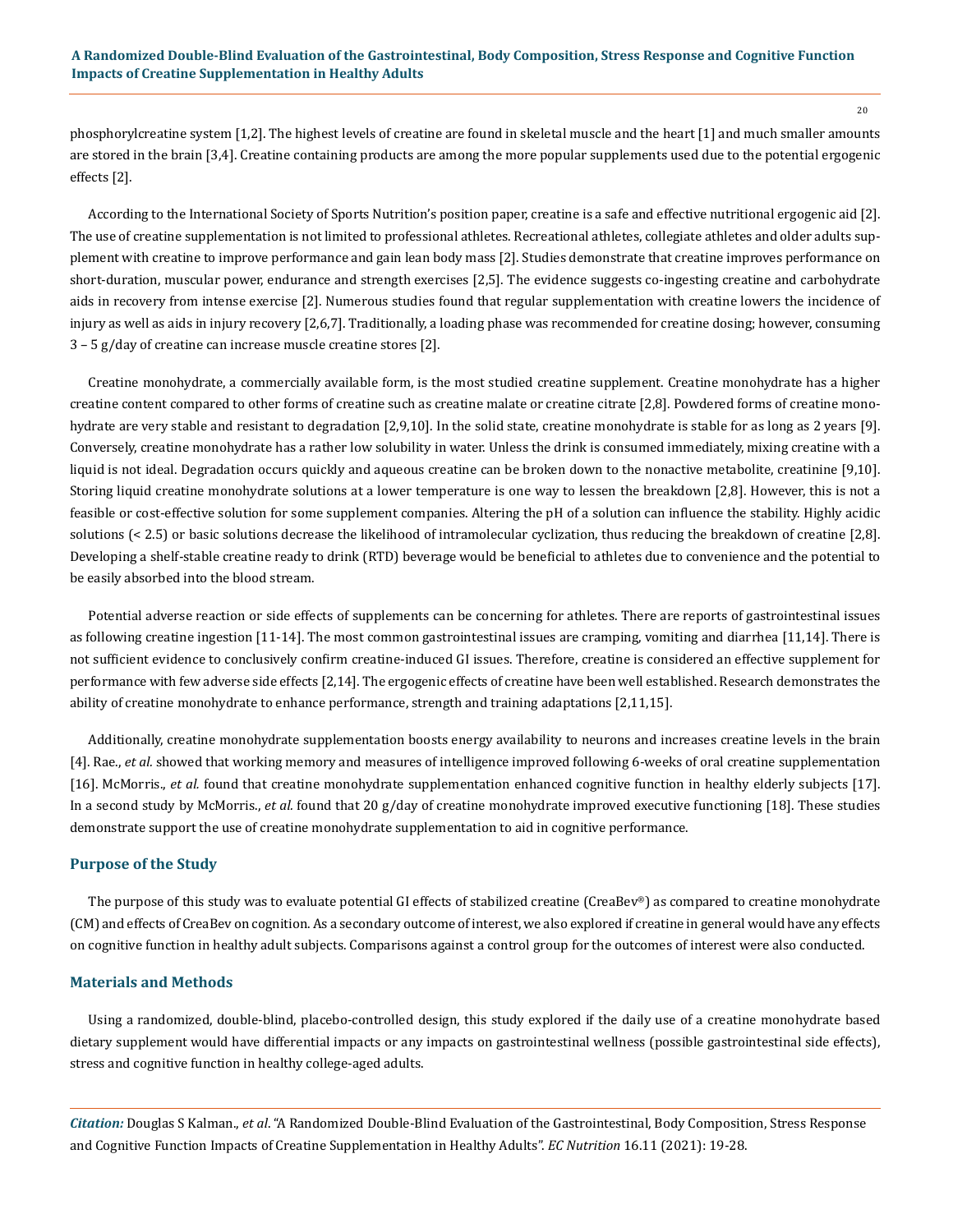21

This study enrolled adults that were 18 to 50 years of age, and of the following description: Age 22  $\pm$  7 years, Body Weight 77.6  $\pm$  6.1 kg, Body Mass Index 24.8 ± 2.9 kg/m<sup>2</sup>, Percent Body Fat 14.2 ± 4.16%, Total Training Years/Experience 9 ± 9 years, Hours per week of Weight training 5 ± 3 hours per week and Hours per week of Aerobic exercise 6 ± 3. This study evaluated a branded creatine (CreaBev*®*, Glanbia Nutritionals) as compared to creatine monohydrate (generic). Subjects were asked to maintain their standard diet throughout the study and to refrain from exercise in the 24 hours prior to any study visit. This study was reviewed and approved by the Institutional Review Board of Nova Southeastern University (NSU-IRB) as IRB Number: 2019-512-NSU and was approved on October 25, 2019.

# **Product testing**

This study evaluated a branded creatine monohydrate-based product delivering 5 grams creatine per serving as CreaBev*®* (Glanbia Nutritionals, Richfield, Idaho USA) as compared to 5 grams of creatine monohydrate (Hunan Tiancheng Biochemical Technology, Co. Ltd. Hunan, China). This study also used a control group [three study groups, CreaBev*®*, creatine monohydrate (CM) and control (CON)]. The control group received no study product or intervention and was used for comparative purposes. The study products were blinded to study staff and participants. The study product was delivered in powder form and mixed with water (i.e., 240 - 300 ml water) and ingested per assignment on a daily basis.

#### **Study visits overview**

This study employed a Screening study visit, and for those who passed the screening visit and signed the Informed Consent, they were then placed for randomization at the baseline visit (Day 0) and testing with follow up evaluation at the end of study testing (Day 28  $\pm$  1). Tests included at specific study visits included body composition analysis, measurement of salivary alpha amylase and cortisol, gastrointestinal wellness as by the Severity of Dyspepsia Analysis (SODA) questionnaire and cognitive function by the National Institutes of Health (NIH) Cognitive Test Toolbox. Details are shared within the manuscript.

#### **Body composition testing**

For baseline descriptive characteristics of the study participants, the InBody 270 bioelectric impedance was utilized (InBody USA, Cerritos, CA.). Aspects of body composition focused on evaluating potential changes in fat free mass as well as total body water (fluid status).

#### **Gastrointestinal wellness testing**

In order to determine if the study product had any differential impacts on perceived gastrointestinal wellness (GI wellness), the validated Severity of Dyspepsia Assessment (SODA) was used [19-22]. The SODA measures gastrointestinal wellness (dyspepsia, bloating, gas, etc.) related to pain, non-pain symptoms and overall satisfaction.

#### **Salivary stress hormone testing**

In order to determine if the study product had any differential effects or impacts on stress, salivary alpha amylase (sAA) and salivary cortisol (cortisol) were obtained. Standard methods were utilized for the salivary hormone collection, with the processing and analysis per the validated testing kit and contract laboratory (Salimetrics, LLC. Carlsbad, CA) [23].

#### **Cognitive function**

A series of cognitive testing instruments from the National Institutes of Health (NIH) Cognition Toolbox [24-26] were utilized to offer a comprehensive assessment of cognitive processing. The assessments were run on an iPad app from the NIH Toolbox and Joggle. The tests have been designed and validated for use in clinical assessment and clinical trials. Each measure has excellent test-retest reliability (these are widely used instruments with reported Spearman's correlation range from 0.86 to 0.92). The individual assessments from the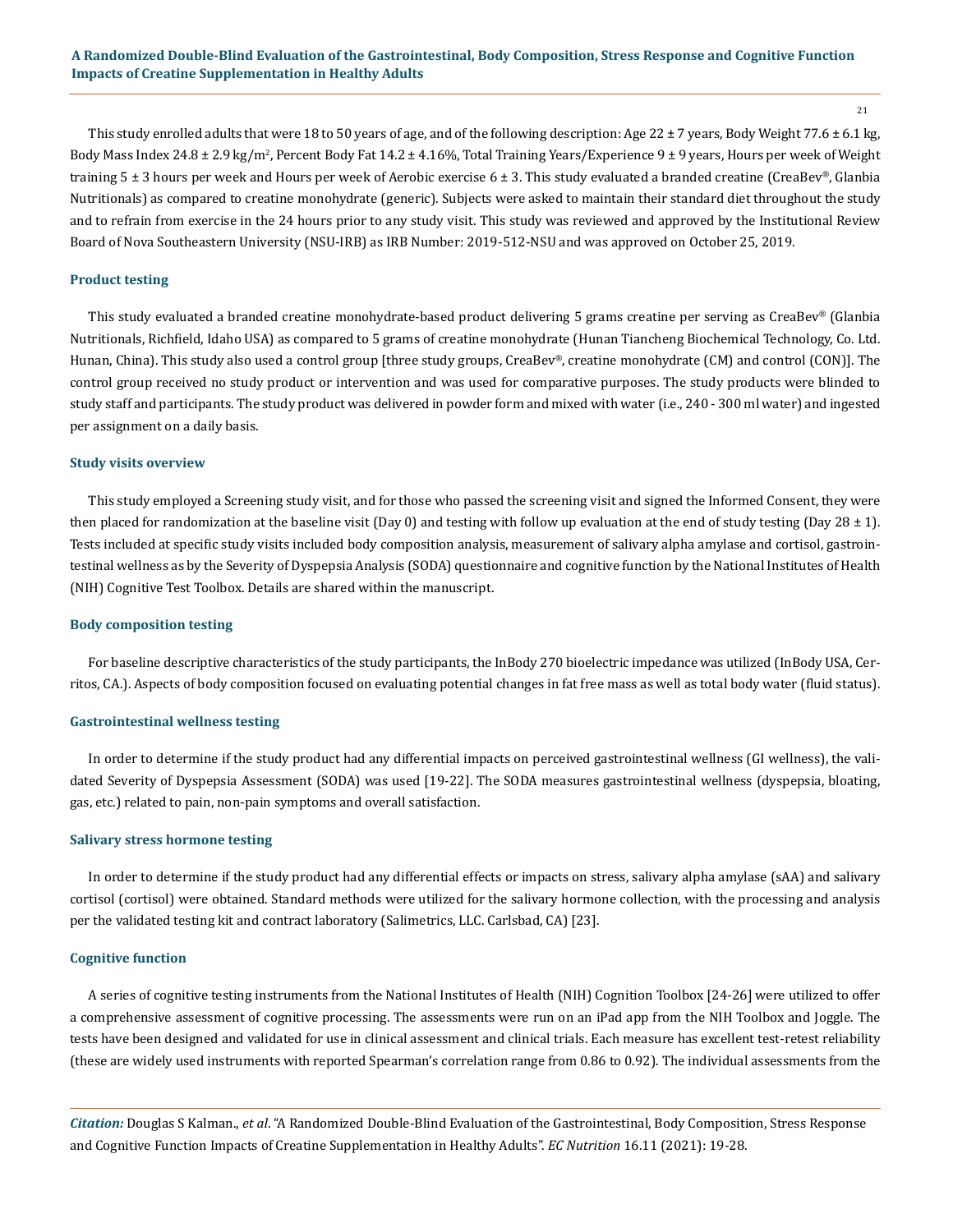NIH toolbox were measured independently with a T (normalized) score. The total testing time for the neurobehavioral assessments was approximately 20 min. The Flanker Inhibitory Control and Attention Test (Flanker) measured the participant's attention and inhibitory control. The Pattern Comparison Processing Speed Test (Processing Speed) assessed the participant's ability to quickly process information. The Dimensional Change Card Sort Test (DCCS) assessed executive function.

#### **Statistical approach**

For each outcome and demographic variable, summary statistics are provided by treatment (intervention) group and visit. For quantitative variables, the summary statistics are presented in standardized format. The study data presented is the Full Analysis Set following the intent to treat principle. This study targeted study enrollment of 24 subjects (eight subjects per CreaBev, CrM and control, respectively). Overall statistical significance was pre-set at  $p \le 0.05$  with 95 percent confidence intervals applied. The sample size for this study (n = 24) was based upon prior published studies with creatine and considered as such a convenience sample.

For the continuous dependent variables, paired t-test or Wilcoxon signed rank test was used to determine the significance of change from baseline within each group depending on whether the data was normally distributed. The analysis of variance (ANOVA) or Kruskal-Wallis test was applied to compare the change from baseline among the CreaBev group, CrM group, and control group depending on normality distribution and variance structures of three groups. The same analysis (ANOVA) was also applied to percent change from baseline.

For categorical dependent variables, chi-square test or Fisher's exact test was applied to compare the difference in proportion among CreaBev, CrM and Control study groups. The analysis of covariance (ANCOVA) model was applied to analyze the efficacy endpoint(s), with the change from baseline as the response variable, treatment as a fixed effect and the baseline score as a covariate. Based on the model, the least squares means (LS Means) for the CreaBev, CrM and Control groups were calculated with the 95% confidence interval. The differences in LS Means between the CreaBev, CrM and Control groups were also calculated together with a 95% confidence interval. For this study, a non-hierarchal statistical approach was utilized to treat each endpoint of interest separately as an independent endpoint of interest.

## **Results and Discussion**

## **Anthropometric, body composition and training history**

This study enrolled adults that were 18 to 50 years of age, and of the following characteristics: Age 22  $\pm$  7 years, Body Weight 77.6  $\pm$ 6.1 kg, Body Mass Index 24.8 ± 2.9 kg/m<sup>2</sup>, Percent Body Fat 14.2 ± 4.16%, Total Training Years/Experience 9 ± 9 years, Hours per week of Weight training  $5 \pm 3$  hours per week and Hours per week of Aerobic exercise  $6 \pm 3$ . There were no differences amongst the study groups at baseline for any of the body composition variables or exercise related histories ( $p > 0.05$ ).

When examining if the daily use of the assigned product (or placebo) had any differential effects on body composition, there were no differences observed in changes in body mass, fat mass, fat free mass, percent body fat, or in hydration, as total body water measurement for the CreaBev, CrM and Control groups, respectively (p > 0.05). See table 1.

|                         | Pre (Day 0)    | Post (Day 28)  | <b>Change from baseline</b> | P value (between group comparisons) |
|-------------------------|----------------|----------------|-----------------------------|-------------------------------------|
| Body mass (kg)          |                |                |                             |                                     |
| CreaBev                 | $89.5 \pm 5.1$ | $90.5 \pm 5.7$ | $1.1 \pm 1.1$               | P > 0.05                            |
| CrM                     | $72.0 \pm 5.7$ | $72.2 \pm 5.2$ | $0.1 \pm 0.9$               | P > 0.05                            |
| Control                 | $71.3 \pm 7.5$ | $70.7 \pm 8.2$ | $-0.6 \pm 1.1$              | P > 0.05                            |
| Fat mass (kg)           |                |                |                             |                                     |
| CreaBev                 | $13.9 \pm 4.1$ | $13.5 \pm 5.2$ | $-0.4 \pm 1.8$              | P > 0.05                            |
| CrM                     | $10.6 \pm 3.6$ | $9.4 \pm 3.1$  | $-1.2 \pm 1.3$              | P > 0.05                            |
| Control                 | $9.0 \pm 2.4$  | $8.3 \pm 2.7$  | $-0.7 \pm 0.9$              | P > 0.05                            |
| Fat free mass (kg)      |                |                |                             |                                     |
| CreaBev                 | $75.6 \pm 6.6$ | $77.0 \pm 8.6$ | $1.4 \pm 2.4$               | P > 0.05                            |
| CrM                     | $61.5 \pm 6.2$ | $62.9 \pm 5.6$ | $1.4 \pm 1.5$               | P > 0.05                            |
| Control                 | $62.3 \pm 6.7$ | $62.3 \pm 7.9$ | $0.1 \pm 1.6$               | P > 0.05                            |
| <b>Percent Body fat</b> |                |                |                             |                                     |
| CreaBev                 | $15.5 \pm 4.6$ | $15.0 \pm 6.0$ | $-0.5 \pm 2.0$              | P > 0.05                            |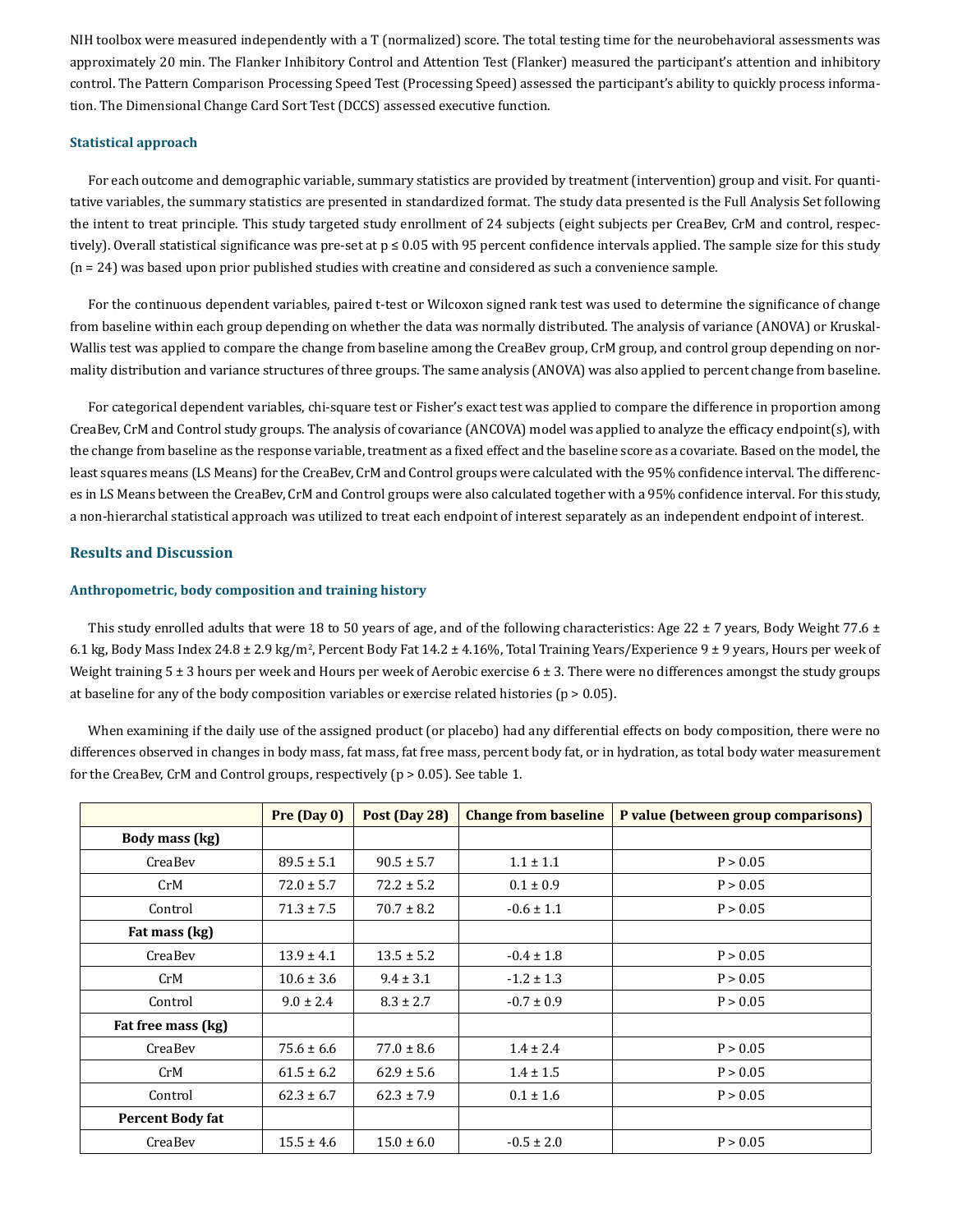| <b>ULIVE</b>              | $14.7 \pm 0.0$ | $13.0 \pm 4.3$ | $-1.7 \pm 1.0$ | L > 0.03 |
|---------------------------|----------------|----------------|----------------|----------|
| Control                   | $12.6 \pm 2.9$ | $11.7 \pm 3.4$ | $-0.8 \pm 1.2$ | P > 0.05 |
| Total body water - liters |                |                |                |          |
| CreaBev                   | $55.4 \pm 4.8$ | $56.4 \pm 6.3$ | $1.0 \pm 1.8$  | P > 0.05 |
| CrM                       | $45.0 \pm 4.5$ | $46.0 \pm 4.0$ | $1.0 \pm 1.1$  | P > 0.05 |
| Control                   | $45.7 \pm 4.8$ | $45.7 \pm 5.8$ | $0.1 \pm 1.2$  | P > 0.05 |

*Table 1: Body composition.*

*Data are expressed as the mean ± SD. There were no significant differences (p > 0.05) between groups nor were there significant differences in the delta (change) score.*

# **Gastrointestinal wellness-severity of dyspepsia assessment: SODA**

One aspect of the study was to determine if there were any within group or between group signals or direct data of a negative gastrointestinal impact of the study product(s). The study, using the validated SODA questionnaire was unable to detect any gastrointestinal side effects by the total scores of the SODA for each domain (dyspepsia, pain symptoms, non-pain symptoms and overall satisfaction), as well as for the sub-scores of the questionnaire. There were no within group changes in the SODA scores nor were there any between group differences for the change in SODA score over the course of the study.

|                     | Pre            | P-value (between group differences)<br><b>Post</b> |          |
|---------------------|----------------|----------------------------------------------------|----------|
| Pain                |                |                                                    |          |
| CreaBev             | $5.5 \pm 6.0$  | $7.4 \pm 7.1$                                      | P > 0.05 |
| CrM                 | $7.0 \pm 7.5$  | $9.5 \pm 9.9$                                      | P > 0.05 |
| Control             | $2.0 \pm 0.0$  | $2.0 \pm 0.0$                                      | P > 0.05 |
| Non-Pain            |                |                                                    |          |
| CreaBey             | $10.5 \pm 3.9$ | $10.9 \pm 2.6$                                     | P > 0.05 |
| CrM                 | $9.0 \pm 2.5$  | $10.0 \pm 3.3$                                     | P > 0.05 |
| Control             | $7.9 \pm 2.3$  | $8.0 \pm 2.6$                                      | P > 0.05 |
| <b>Satisfaction</b> |                |                                                    |          |
| CreaBev             | $18.9 \pm 5.1$ | $20.6 \pm 4.2$                                     | P > 0.05 |
| CrM                 | $21.4 \pm 3.5$ | $21.8 \pm 3.5$                                     | P > 0.05 |
| Control             | $23.0 \pm 0.0$ | $23.0 \pm 0.0$                                     | P > 0.05 |

*Table 2: Data are expressed as the mean ± SD. There were no significant differences between the groups (p > 0.05) over the study period.*

## **Salivary stress biomarkers**

As biomarkers of stress, salivary alpha amylase (sAA) and cortisol were obtained at baseline and over the duration of the study period. When examining within and between group changes from baseline, there were no significant differences observed ( $p > 0.05$ ). See table 3.

|                    | Pre                  | <b>Post</b>     | <b>Change from</b><br><b>baseline</b> | P value (between group<br>comparisons) |
|--------------------|----------------------|-----------------|---------------------------------------|----------------------------------------|
| Cortisol ug/dl     |                      |                 |                                       |                                        |
| CreaBev            | $0.20 \pm 0.06$      | $0.50 \pm 0.44$ | $0.29 \pm 0.45$                       | p > 0.05                               |
| CrM                | $0.10 \pm 0.07$      | $0.16 \pm 0.09$ | $0.06 \pm 0.08$                       | p > 0.05                               |
| Control            | $0.12 \pm 0.06$      | $0.22 \pm 0.19$ | $0.09 \pm 0.17$                       | p > 0.05                               |
| Alpha-amylase U/mL |                      |                 |                                       |                                        |
| CreaBev            | $78.9 \pm 57.8$      | $53.7 \pm 55.2$ | $-25.2 \pm 63.1$                      | p > 0.05                               |
| CrM                | $111.3 \pm$<br>101.7 | $84.5 \pm 56.8$ | $-26.7 \pm 81.7$                      | p > 0.05                               |
| Control            | $57.5 \pm 28.8$      | $36.1 \pm 22.3$ | $-21.4 \pm 27.5$                      | p > 0.05                               |

*Table 3: Data are expressed as the mean ± SD. There were no significant differences for the change within, or between groups.*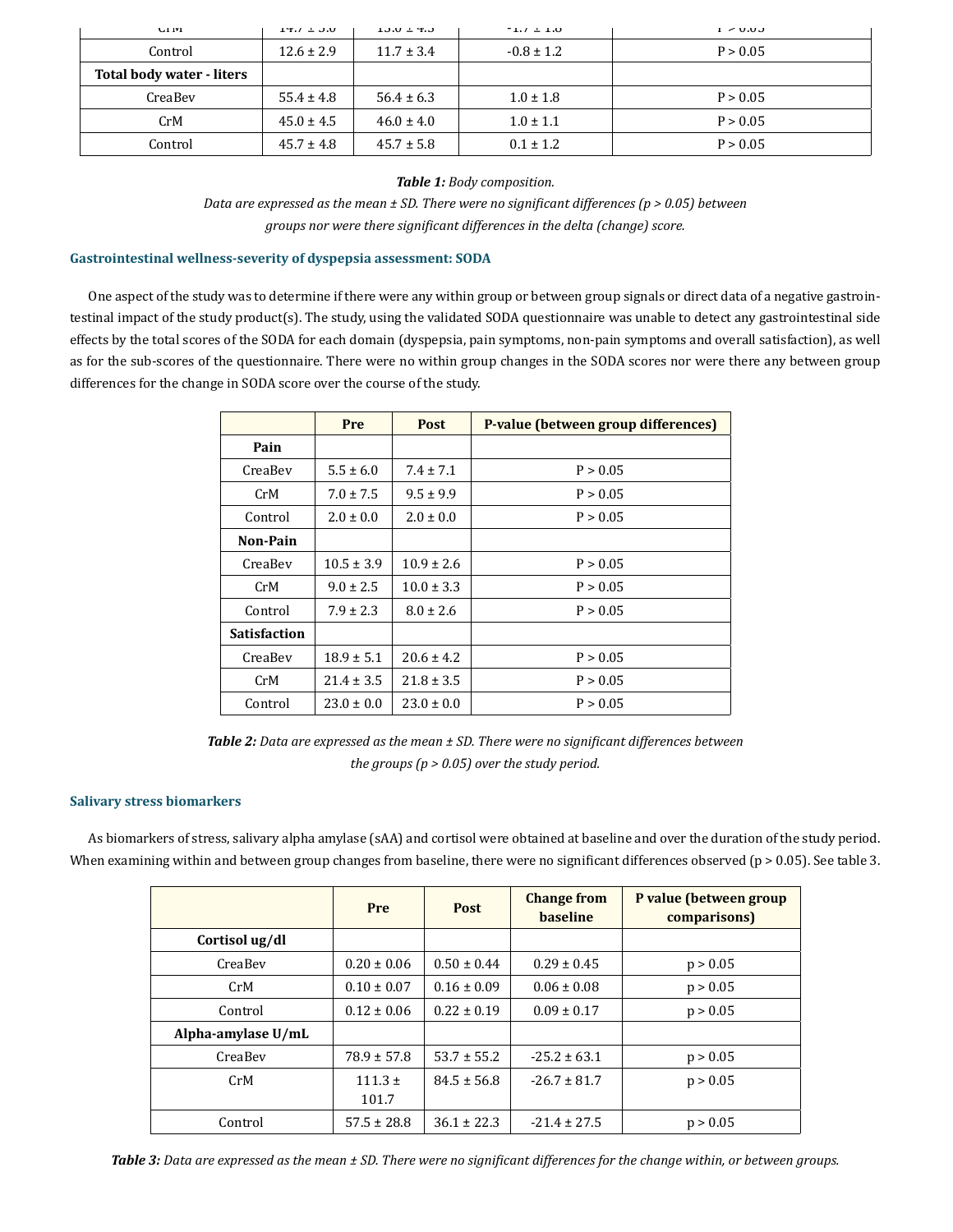#### **Cognitive function**

Cognitive function was measured by the NIH Toolbox battery of select validated exams. The Flanker Inhibitory Control Test, the Dimensional Change Test and the Pattern Comparison Tests were employed. Over the course of the study, only the CreaBev group was observed to have experienced a significant impact on cognition via the Dimension Change Test (pre:  $104 \pm 14$  to post:  $116 \pm 14$ ; p = 0.0017). Changes on the Flanker Inhibitory Control Test and the Pattern Comparison Test were not different between the groups ( $p > 0.05$ ). See table 4.

|                                        | Pre          | <b>Post</b>   | <b>Change from</b><br><b>baseline</b> | P value (between group<br>comparison) |
|----------------------------------------|--------------|---------------|---------------------------------------|---------------------------------------|
| <b>Flanker Inhibitory Control Test</b> |              |               |                                       |                                       |
| CreaBev                                | $93 \pm 14$  | $108 \pm 18$  | $15 \pm 22$                           | P > 0.05                              |
| CrM                                    | $113 \pm 13$ | $118 \pm 16$  | $5 \pm 13$                            | P > 0.05                              |
| Control                                | $103 \pm 21$ | $121 \pm 13$  | $18 \pm 20$                           | P > 0.05                              |
| <b>Dimensional Change Test</b>         |              |               |                                       |                                       |
| CreaBev                                | $104 \pm 14$ | $116 \pm 14*$ | $13 \pm 14$                           | $P = 0.0017*$                         |
| CrM                                    | $114 \pm 21$ | $116 \pm 14$  | $2 \pm 18$                            | P > 0.05                              |
| Control                                | $118 \pm 13$ | $120 \pm 8$   | $2 \pm 13$                            | P > 0.05                              |
| <b>Pattern Comparison Test</b>         |              |               |                                       |                                       |
| CreaBev                                | $112 \pm 15$ | $119 \pm 7$   | $7 \pm 19$                            | P > 0.05                              |
| CrM                                    | $122 \pm 16$ | $128 \pm 11$  | $6 \pm 10$                            | P > 0.05                              |
| Control                                | $124 \pm 13$ | $133 \pm 13$  | $9 \pm 14$                            | P > 0.05                              |

*Table 4: Data are expressed as the mean ± SD.* 

#### **Safety data**

There were no reported adverse events in this study. There were no observed objective adverse events in this study. Comprehensive metabolic panel along with the complete blood count with platelets and differential were run at baseline and the end of the study as objective markers of safety. There were no significant changes in the blood safety biomarkers, with all also remaining within normal limits throughout the course of the study (no changes in glucose, liver function, renal function, electrolytes, hematological biomarkers, or in immune system biomarkers).

# **Conclusion**

This study determined that daily supplementation of CreaBev® or creatine monohydrate as compared to each other, and placebo had no differential effects on impacting body composition. This is somewhat surprising given the fact that the majority of creatine related studies demonstrate a positive impact on body mass (weight) and the ratio in fat free mass to fat mass. The reason for the discrepancy is that the studies where creatine is demonstrated to positively impact body weight and body composition status, have been training studies (exercise intervention included). The current study was not an exercise training or intervention study and was undertaken to more learn about potential gastrointestinal side effects, potential cognitive impacts amongst other detailed outcomes, and thus within the context of the study design, the results should be treated without surprise [27-29]. Within the confines of this research study and design, we also note that popular press has stated, and professionals have wrongly commented that creatine supplementation will induce a person to retain water ("hold fluid"), we found that a daily five-gram dosage of CreaBev® or creatine monohydrate had no within group detectable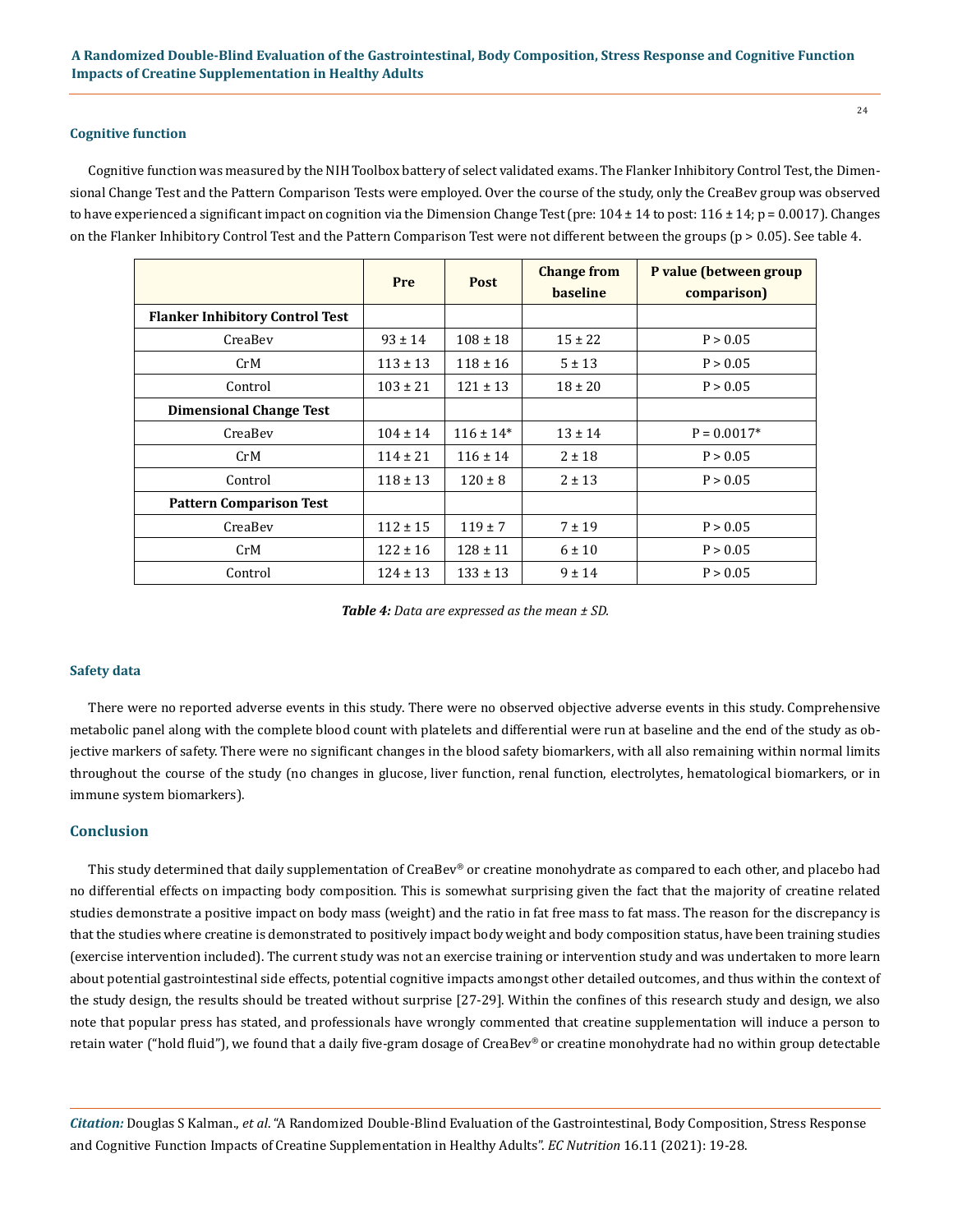effects or between group effects for influencing total body water (fluid) status of the participant. Said differently, our findings demonstrate that creatine supplementation does not impact overall body fluid status over the duration examined in this study.

Over the course of the study period, daily supplementation of five grams creatine through either CreaBev® or the creatine monohydrate comparator and as also compared to the control group, there were no observed differences between the groups on gastrointestinal side effects as measured by the SODA questionnaire. This study found that the investigated product alone (within group) and comparisons (to creatine monohydrate and the control group; between groups) revelated no signals, nor markers of gastrointestinal side effects as detected by the SODA questionnaire or by adverse events monitoring. This finding is meritorious and of conversation because of earlier data from elite athletes indicated possible gastrointestinal side effects of creatine supplementation [14]. Our data for lack of a gastrointestinal negative side effect is in line with earlier studies published by Cancela [30], Antonio [27], de Guigand and others [31]. Within the confines of this study design, a daily five-gram creatine dosage of CreaBev® and creatine monohydrate are not associated with gastrointestinal side effects any different than taking nothing (control group).

Out of curiosity, we also measured salivary alpha amylase (sAA) and cortisol as biomarkers of stress. The study population was not specifically a stressed population (by exercise or by inclusion/exclusion criteria); however, as the current study was run during the SARS-CoV2-19 (coronoavirus-19) pandemic, we thought it worthy of testing. Over the 28-day period of the study, there were no significant within group or between group changes in sAA or cortisol. The lack of an impact on the stress hormones tested is in line with earlier published research examining similar parameters [18,32]. One study did find that providing 20 grams of creatine monohydrate daily along with exercise may have an impact on cortisol levels, however, the current study used a dose that was 25% that of the tested dose [33]. Consistent with prior published research, creatine monohydrate supplementation, at least at a dose of five grams daily for 28 days has no known impacts on biomarkers of stress (sAA or cortisol).

As creatine is used by the phosphagen energy system, and the brain is one of the areas of the body which has higher creatine usage (for ATP synthesis), we thought it worthwhile to explore if there is any association with cognitive function in a young college-aged cohort (study group). Within the current study, cognitive function was measured by select tests from the National Institutes of Health Cognitive Toolbox (NIH-Toolbox) [34]. To measure attention and executive function, the Flanker Inhibitory Control and Attention test and the Dimensional Change Card Sort test were employed. To measure brain processing speed, the Pattern Comparison test was utilized. Within the confines of this study design, only those receiving the CreaBev experienced a significant improvement in cognitive executive functioning as measured by the Dimensional Change Card Sort test (baseline:  $104 \pm 14$  to end of study:  $116 \pm 14$ ; p = 0.0017). This improvement in executive function with the CreaBev*®* was not observed in the creatine monohydrate or control groups. In general, some research has found a cognitive supporting role and impact of creatine monohydrate supplementation (five grams per day, when sleep deprived); however, the effect was observed in a sleep-deprivation study [18] which utilized a daily dosage of 20 grams per day (four-times as much as the current study). The current study found cognitive support for CreaBev*®* for executive function in college aged adults who were classified as healthy subjects. Our data differs from Rawson., *et al.* who did not find a cognitive benefit over a six-week supplementation period through the variety of tests they employed [35]. More research regarding the potential role of creatine to support cognitive functioning is most certainly warranted and appears it may have utility in a variety of ages for such.

In summary, this study found that there were no gastrointestinal side effects (no non-pain or pain or other related GI symptoms) of five grams per day of creatine supplementation when delivered as CreaBev® or as a generic creatine monohydrate ingredient or as compared to a control group. We also found that there were no reported adverse effects, nor objective adverse events, leading us to further state the safety of CreaBev® and creatine monohydrate within the confines of this study design. The data also indicates that daily creatine supplementation (as CreaBev® or creatine monohydrate) has no impact on overall hydration status as measured by total body water status over a 28-day period. Both the CreaBev® creatine and generic creatine monohydrate were found to be as safe as the control over the course of this study. Interestingly enough, and deserving of follow-up, is that there was a significant improvement in executive function, cognitive functioning in the CreaBev® group over the course of the study. In conclusion, creatine delivered as CreaBev® was found to be safe, have no

*Citation:* Douglas S Kalman., *et al*. "A Randomized Double-Blind Evaluation of the Gastrointestinal, Body Composition, Stress Response and Cognitive Function Impacts of Creatine Supplementation in Healthy Adults". *EC Nutrition* 16.11 (2021): 19-28.

25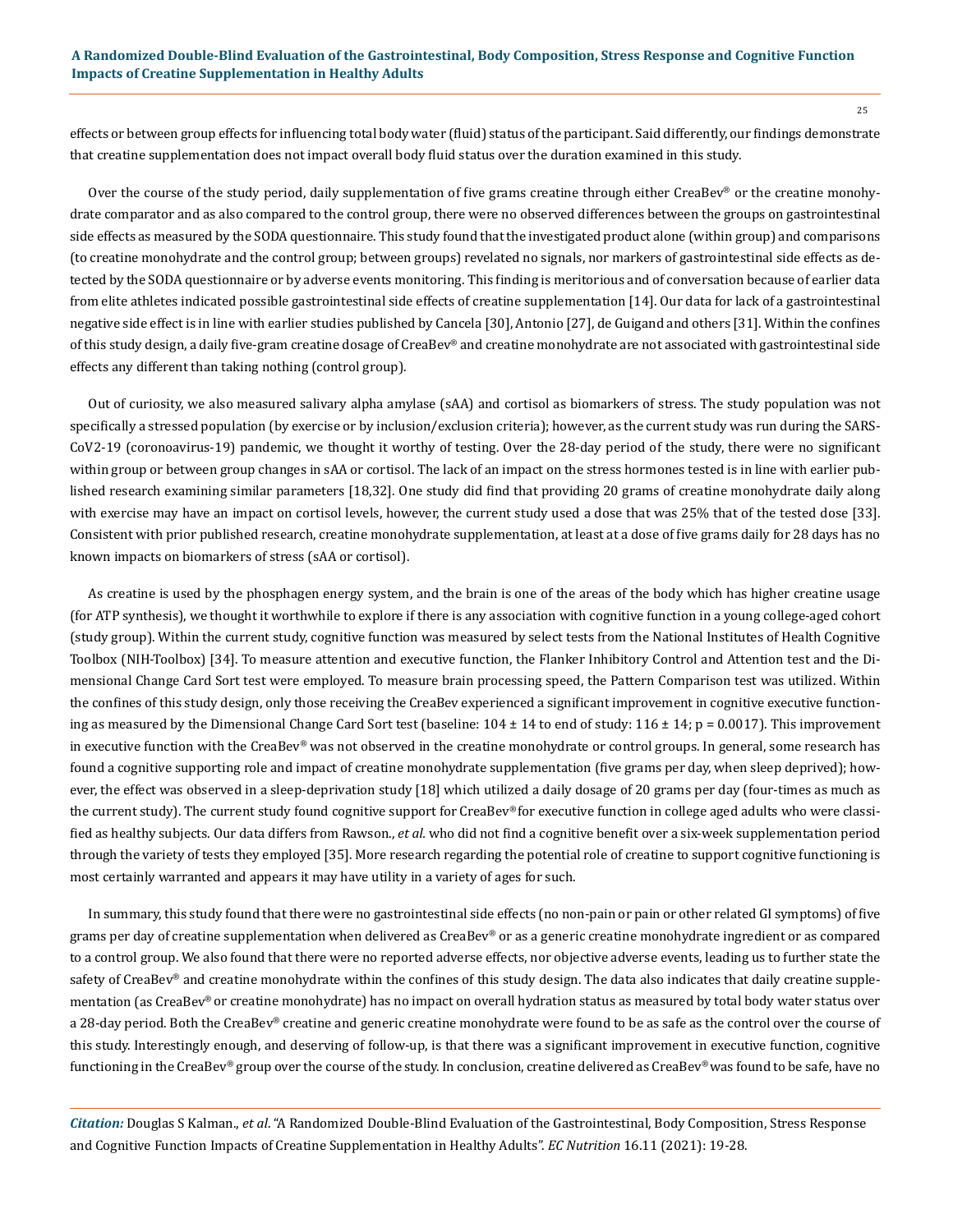gastrointestinal side effects and appears to improve executive function, cognitive performance in a college-aged population.

#### **Acknowledgements**

The researchers and authors would like to thank Nutrasource Pharmaceutical and Nutraceutical Services (Guelph, Ontario, Canada), the acting Contract Research Organization that oversaw this study. In addition, we would like to thank Stephanie Recker and Jevaneeh Rubio for their project management and oversight. We would like to thank Corbin Hohl, Bret Petersen, and Sarah Flynn for their roles in reviewing and approving the study protocol, reviewing the statistical analytical report and providing stylistic input for the writing of the manuscript. Further, we would like to thank all of the research participants for their participation in this study.

#### **Conflict of Interest**

Douglas Kalman (DSK) reports that he is an ad-hoc consultant to Atheneum Partners and the Round Table Group.

Corbin Hohl (CH) reports that he is the Bioactive Team leader for Glanbia Nutritionals.

Bret Petersen (BP) reports that he is the Senior Director of Ingredients for Glanbia Nutritionals.

Sarah Flynn (SF) reports that she is the Product Strategy and Technology Manager for Glanbia Nutritionals.

Cassandra Evans (CE) has no real or perceived conflicts of interest to declare.

Jose Antonio (JA) is the CEO of the ISSN, an academic non-profit. The ISSN receives funding from companies the manufacturer, sell, and brand creatine and creatine-containing products.

## **Bibliography**

- 1. [Wyss M and R Kaddurah-Daouk. "Creatine and creatinine metabolism".](https://pubmed.ncbi.nlm.nih.gov/10893433/) *Physiological Reviews* 80.3 (2000): 1107-213.
- 2. Kreider RB., *et al*[. "International Society of Sports Nutrition position stand: safety and efficacy of creatine supplementation in exer](https://jissn.biomedcentral.com/articles/10.1186/s12970-017-0173-z)cise, sport, and medicine". *[The Journal of the International Society of Sports Nutrition](https://jissn.biomedcentral.com/articles/10.1186/s12970-017-0173-z)* 14 (2017): 18.
- 3. Gualano B., *et al*[. "Creatine supplementation in the aging population: effects on skeletal muscle, bone and brain".](https://www.researchgate.net/publication/301610148_Creatine_supplementation_in_the_aging_population_effects_on_skeletal_muscle_bone_and_brain) *Amino Acids* 48.8 [\(2016\): 1793-1805.](https://www.researchgate.net/publication/301610148_Creatine_supplementation_in_the_aging_population_effects_on_skeletal_muscle_bone_and_brain)
- 4. Roschel H., *et al*[. "Creatine Supplementation and Brain Health".](https://pubmed.ncbi.nlm.nih.gov/33578876/) *Nutrients* 13.2 (2021).
- 5. Wang CC., *et al*[. "Effects of 4-Week Creatine Supplementation Combined with Complex Training on Muscle Damage and Sport Perfor](https://pubmed.ncbi.nlm.nih.gov/30400221/)mance". *Nutrients* [10.11 \(2018\).](https://pubmed.ncbi.nlm.nih.gov/30400221/)
- 6. Greenwood M., *et al*[. "Effects of Creatine Supplementation on the Incidence of Cramping/Injury During Eighteen Weeks of Collegiate](https://www.researchgate.net/publication/232156911_Effects_of_Creatine_Supplementation_on_the_Incidence_of_CrampingInjury_During_Eighteen_Weeks_of_Collegiate_Baseball_TrainingCompetition)  [Baseball Training/Competition 34 \(2002\): S146.](https://www.researchgate.net/publication/232156911_Effects_of_Creatine_Supplementation_on_the_Incidence_of_CrampingInjury_During_Eighteen_Weeks_of_Collegiate_Baseball_TrainingCompetition)
- 7. Greenwood M., *et al*[. "Cramping and Injury Incidence in Collegiate Football Players Are Reduced by Creatine Supplementation".](https://www.ncbi.nlm.nih.gov/pmc/articles/PMC233174/) *Jour[nal of Athletic Training](https://www.ncbi.nlm.nih.gov/pmc/articles/PMC233174/)* 38.3 (2003): 216-219.
- 8. Jager R., *et al*[. "Analysis of the efficacy, safety, and regulatory status of novel forms of creatine".](https://pubmed.ncbi.nlm.nih.gov/21424716/) *Amino Acids* 40.5 (201): 1369-1383.
- 9. Uzzan M., *et al*[. "Effect of water activity and temperature on the stability of creatine during storage".](https://pubmed.ncbi.nlm.nih.gov/19635041/) *Drug Development and Industrial Pharmacy* [35.8 \(2009\): 1003-1008.](https://pubmed.ncbi.nlm.nih.gov/19635041/)

*Citation:* Douglas S Kalman., *et al*. "A Randomized Double-Blind Evaluation of the Gastrointestinal, Body Composition, Stress Response and Cognitive Function Impacts of Creatine Supplementation in Healthy Adults". *EC Nutrition* 16.11 (2021): 19-28.

26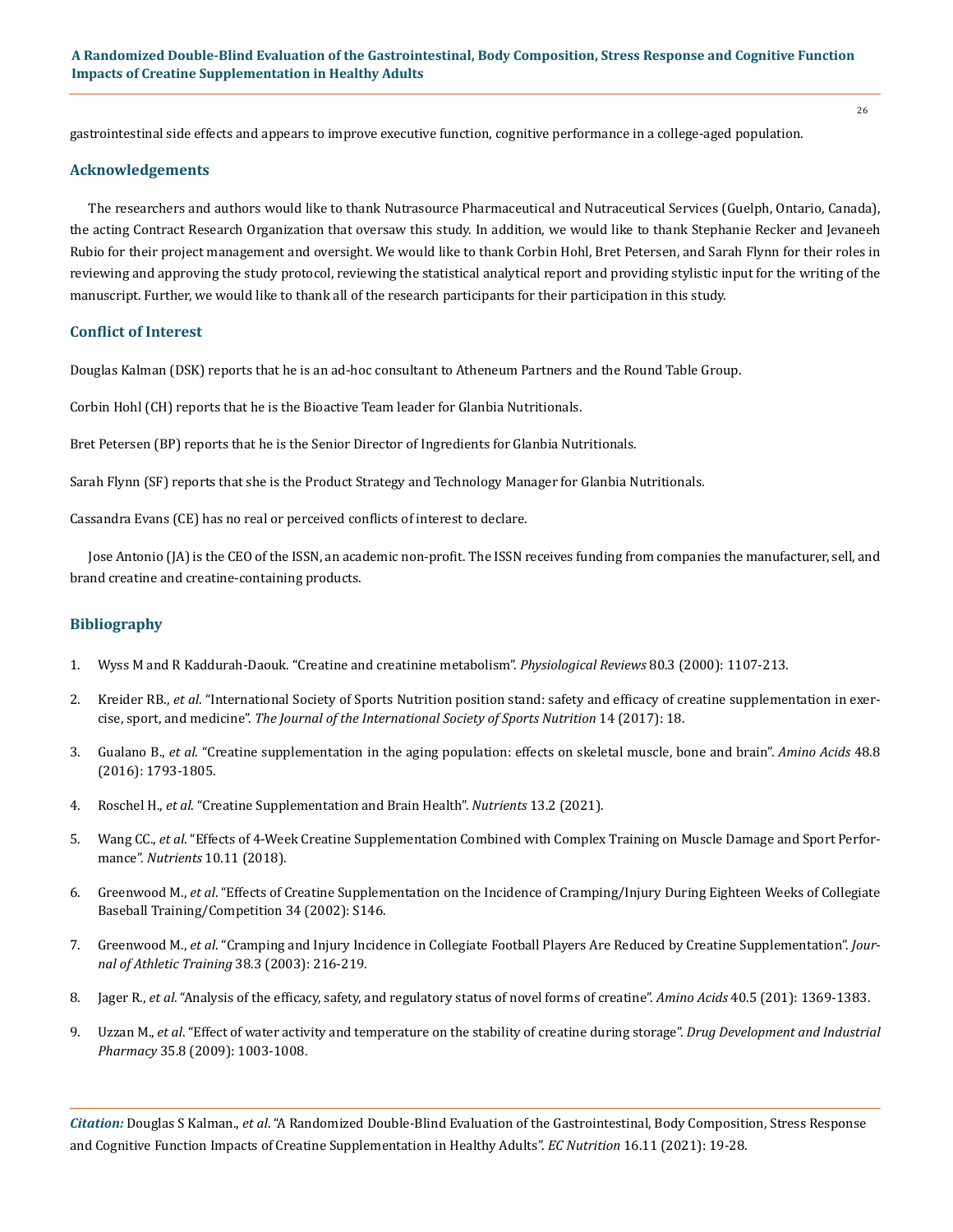# **A Randomized Double-Blind Evaluation of the Gastrointestinal, Body Composition, Stress Response and Cognitive Function Impacts of Creatine Supplementation in Healthy Adults**

- 10. Ganguly S., *et al*[. "Evaluation of the stability of creatine in solution prepared from effervescent creatine formulations".](https://www.researchgate.net/publication/10614870_Evaluation_of_the_stability_of_creatine_in_solution_prepared_from_effervescent_creatine_formulations) *AAPS Journal of [Pharmaceutical Science and Technology](https://www.researchgate.net/publication/10614870_Evaluation_of_the_stability_of_creatine_in_solution_prepared_from_effervescent_creatine_formulations)* 4.2 (2003): E25.
- 11. [Bemben MG and HS Lamont. "Creatine supplementation and exercise performance: recent findings".](https://pubmed.ncbi.nlm.nih.gov/15707376/) *Sports Medicine* 35.2 (2005): [107-125.](https://pubmed.ncbi.nlm.nih.gov/15707376/)
- 12. Mesa JL., *et al*[. "Oral creatine supplementation and skeletal muscle metabolism in physical exercise".](https://pubmed.ncbi.nlm.nih.gov/12427051/) *Sports Medicine* 32.14 (2002): [903-944.](https://pubmed.ncbi.nlm.nih.gov/12427051/)
- 13. [Poortmans JR and M Francaux. "Adverse effects of creatine supplementation: fact or fiction?"](https://pubmed.ncbi.nlm.nih.gov/10999421/) *Sports Medicine* 30.3 (2000): 155-170.
- 14. [Ostojic SM and Z Ahmetovic. "Gastrointestinal distress after creatine supplementation in athletes: are side effects dose dependent?"](https://pubmed.ncbi.nlm.nih.gov/18373286/)  *[Research in Sports Medicine](https://pubmed.ncbi.nlm.nih.gov/18373286/)* 16.1 (2008): 15-22.
- 15. [Bird SP. "Creatine supplementation and exercise performance: a brief review".](https://www.ncbi.nlm.nih.gov/pmc/articles/PMC3963244/) *Journal of Sports Science and Medicine* 2.4 (2003): [123-132.](https://www.ncbi.nlm.nih.gov/pmc/articles/PMC3963244/)
- 16. Rae C., *et al*[. "Oral creatine monohydrate supplementation improves brain performance: a double-blind, placebo-controlled, cross](https://www.ncbi.nlm.nih.gov/pmc/articles/PMC1691485/)over trial". *[Proceedings of the Royal Society B: Biological Sciences](https://www.ncbi.nlm.nih.gov/pmc/articles/PMC1691485/)* 270.1529 (2003): 2147-2150.
- 17. McMorris T., *et al*[. "Creatine supplementation and cognitive performance in elderly individuals".](https://pubmed.ncbi.nlm.nih.gov/17828627/) *Neuropsychology, Development, and [Cognition. Section B, Aging, Neuropsychology and Cognition](https://pubmed.ncbi.nlm.nih.gov/17828627/)* 14.5 (2007): 517-528.
- 18. McMorris T., *et al*[. "Creatine supplementation, sleep deprivation, cortisol, melatonin and behavior".](https://pubmed.ncbi.nlm.nih.gov/17046034/) *Physiology and Behavior* 90.1 [\(2007\): 21-28.](https://pubmed.ncbi.nlm.nih.gov/17046034/)
- 19. Kalman DS., *et al*[. "A prospective, randomized, double-blind, placebo-controlled parallel-group dual site trial to evaluate the effects of](https://pubmed.ncbi.nlm.nih.gov/19922649/)  [a Bacillus coagulans-based product on functional intestinal gas symptoms".](https://pubmed.ncbi.nlm.nih.gov/19922649/) *BMC Gastroenterology* 9 (2009): 85.
- 20. [Rabeneck L. "Measuring dyspepsia-related health in randomized trials: the Severity of Dyspepsia Assessment \(SODA\) and its use in](https://pubmed.ncbi.nlm.nih.gov/14585916/)  [treatment with NSAIDs and COX-2-specific inhibitors".](https://pubmed.ncbi.nlm.nih.gov/14585916/) *Rheumatology* 42.90003 (2003): 32iii-39.
- 21. Rabeneck L., *et al*[. "SODA \(severity of dyspepsia assessment\): a new effective outcome measure for dyspepsia-related health".](https://www.sciencedirect.com/science/article/abs/pii/S0895435600003656) *Journal [of Clinical Epidemiology](https://www.sciencedirect.com/science/article/abs/pii/S0895435600003656)* 54.8 (2001): 755-765.
- 22. [Soman RJ and MV Swamy. "A prospective, randomized, double-blind, placebo-controlled, parallel-group study to evaluate the efficacy](https://pubmed.ncbi.nlm.nih.gov/31686199/)  [and safety of SNZ TriBac, a three-strain Bacillus probiotic blend for undiagnosed gastrointestinal discomfort".](https://pubmed.ncbi.nlm.nih.gov/31686199/) *International Journal of Colorectal Disease* [34.11 \(2019\): 1971-1978.](https://pubmed.ncbi.nlm.nih.gov/31686199/)
- 23. [Salimetrics. "Salivary α-amylase kinetic enzyme assay kit" \(2019\).](https://salimetrics.com/wp-content/uploads/2018/03/alpha-amylase-saliva-elisa-kit.pdf)
- 24. Carlozzi NE., *et al*[. "Validation of the NIH Toolbox in Individuals with Neurologic Disorders".](https://pubmed.ncbi.nlm.nih.gov/28334392/) *Archives of Clinical Neuropsychology* 32.5 [\(2017\): 555-573.](https://pubmed.ncbi.nlm.nih.gov/28334392/)
- 25. Heaton RK., *et al*[. "Reliability and validity of composite scores from the NIH Toolbox Cognition Battery in adults".](https://pubmed.ncbi.nlm.nih.gov/24960398/) *Journal of the Inter[national Neuropsychological Society](https://pubmed.ncbi.nlm.nih.gov/24960398/)* 20.6 (2014): 588-598.
- 26. [Health, N.I.o. NIH Toolbox® Cognition Batteries \(2019\).](http://www.healthmeasures.net/explore-measurement-systems/nih-toolbox/intro-to-nih-toolbox/cognition)
- 27. Antonio J., *et al*[. "Common questions and misconceptions about creatine supplementation: what does the scientific evidence really](https://jissn.biomedcentral.com/articles/10.1186/s12970-021-00412-w)  show?" *[Journal of the International Society of Sports Nutrition](https://jissn.biomedcentral.com/articles/10.1186/s12970-021-00412-w)* 18.1 (2021): 13-13.
- 28. [Branch JD. "Effect of creatine supplementation on body composition and performance: a meta-analysis".](https://pubmed.ncbi.nlm.nih.gov/12945830/) *International Journal of Sport [Nutrition and Exercise Metabolism](https://pubmed.ncbi.nlm.nih.gov/12945830/)* 13.2 (2003): 198-226.